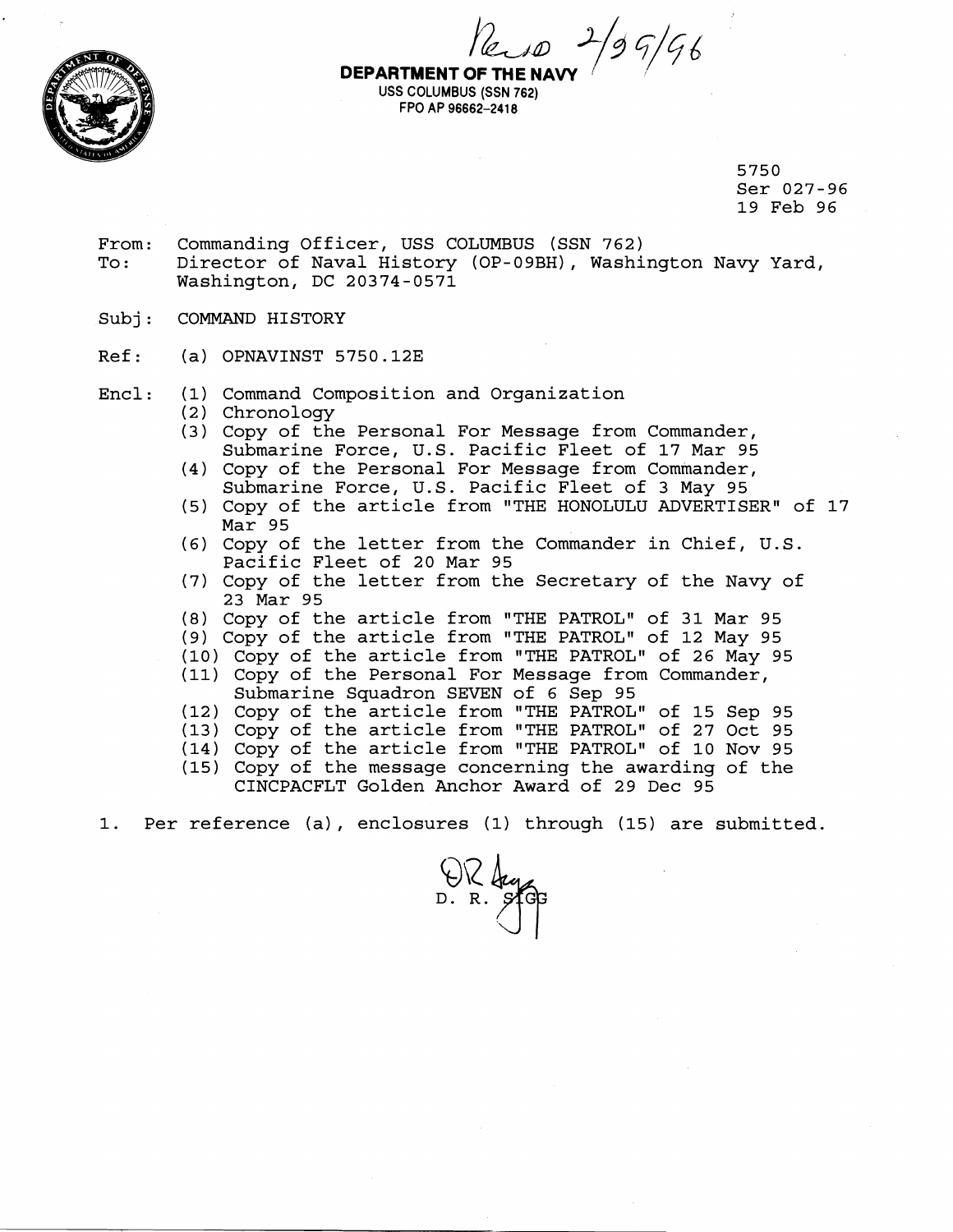## **USS COLUMBUS (SSN 762) COMMAND HISTORY FOR 1995**

## 1. Command Composition and Organization.

The USS COLUMBUS (SSN 762) is the fifty first ship of the Los Angeles Class, and the twelfth of the improved version. With her stealth, endurance and agility, COLUMBUS can be used in roles and missions to meet the challenges of the ever changing global geopolitical climate. USS COLUMBUS has the ability to arrive on station quickly, stay for an extended period of time and carry out her mission whether it be antisubmarine warfare, deployment of special forces, mine laying, a precision strike land attack, or simply by her perceived presence, be a deterrent while still remaining undetected. Homeported in Pearl Harbor, Hawaii, she is under the cognizance of Submarine Squadron SEVEN and is commanded by CDR Daniel R. Sigg. LCDR Russell T. Janicke-Executive Officer,<br>LCDR Navigation/Operations Officer, LCDR Navigation/Operations Officer, LCDR  $\vdash$ Engineer, LT  $\vdash$   $\blacksquare$   $\vdash$  Weapons Officer, LTJG -Supply Officer, and QMCS(SS) Richard S. Ford-Chief of the Boat are responsible for maintaining the ship at its maximum state of readiness at all times.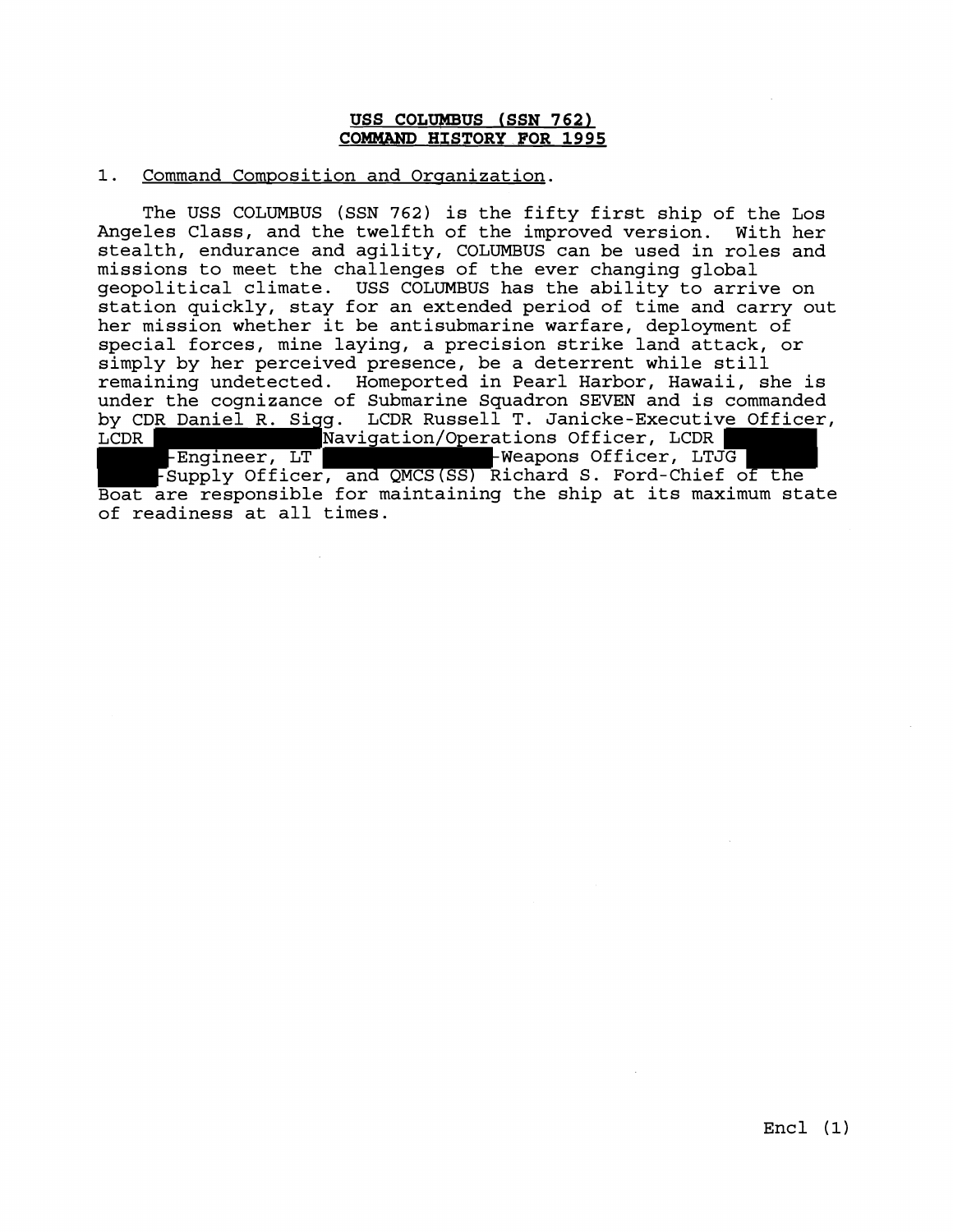# **CHRONOLOGY TO 1995 USS COLUMBUS (SSN 762)**

2. CHRONOLOGY.

| <b>DATE</b> | <b>EVENT</b>                                                                                                                                                                                                                                         |
|-------------|------------------------------------------------------------------------------------------------------------------------------------------------------------------------------------------------------------------------------------------------------|
| January     | Local at-sea operations<br>Operational Reactor Safeguards Examination                                                                                                                                                                                |
| February    | Upkeep                                                                                                                                                                                                                                               |
| March       | CINCPACFLT Tour<br>Secretary of the Navy VIP Cruise                                                                                                                                                                                                  |
| April       | Logistics Readiness Evaluation<br>Navigation Evaluation<br>Congressman Abercrombie VIP Tour                                                                                                                                                          |
| May         | Local at-sea operations                                                                                                                                                                                                                              |
| June        | Tactical Readiness Evaluation                                                                                                                                                                                                                        |
| July        | Upkeep<br>Navy Recruiting commercial filmed onboard using<br>COLUMBUS sailors                                                                                                                                                                        |
| August      | Operational Reactor Safeguards Examination                                                                                                                                                                                                           |
| September   | National Security Advisor<br>White House Press Secretary VIP tour<br>Admiral Faleyev, Russian Federation Navy VIP Tour<br>Congressman Regula VIP Tour<br>Pre-Overseas Movement Upkeep<br>Crew Training at Naval Submarine Training<br>Center Pacific |
| October     | Pre-Overseas Movement Upkeep<br>Crew Training at Naval Submarine Training<br>Center Pacific                                                                                                                                                          |
| November    | Pre-Overseas Movement Certification<br>Western Pacific Deployment                                                                                                                                                                                    |
| December    | Western Pacific Deployment<br>Port call - Yokosuka, Japan                                                                                                                                                                                            |

 $\sim$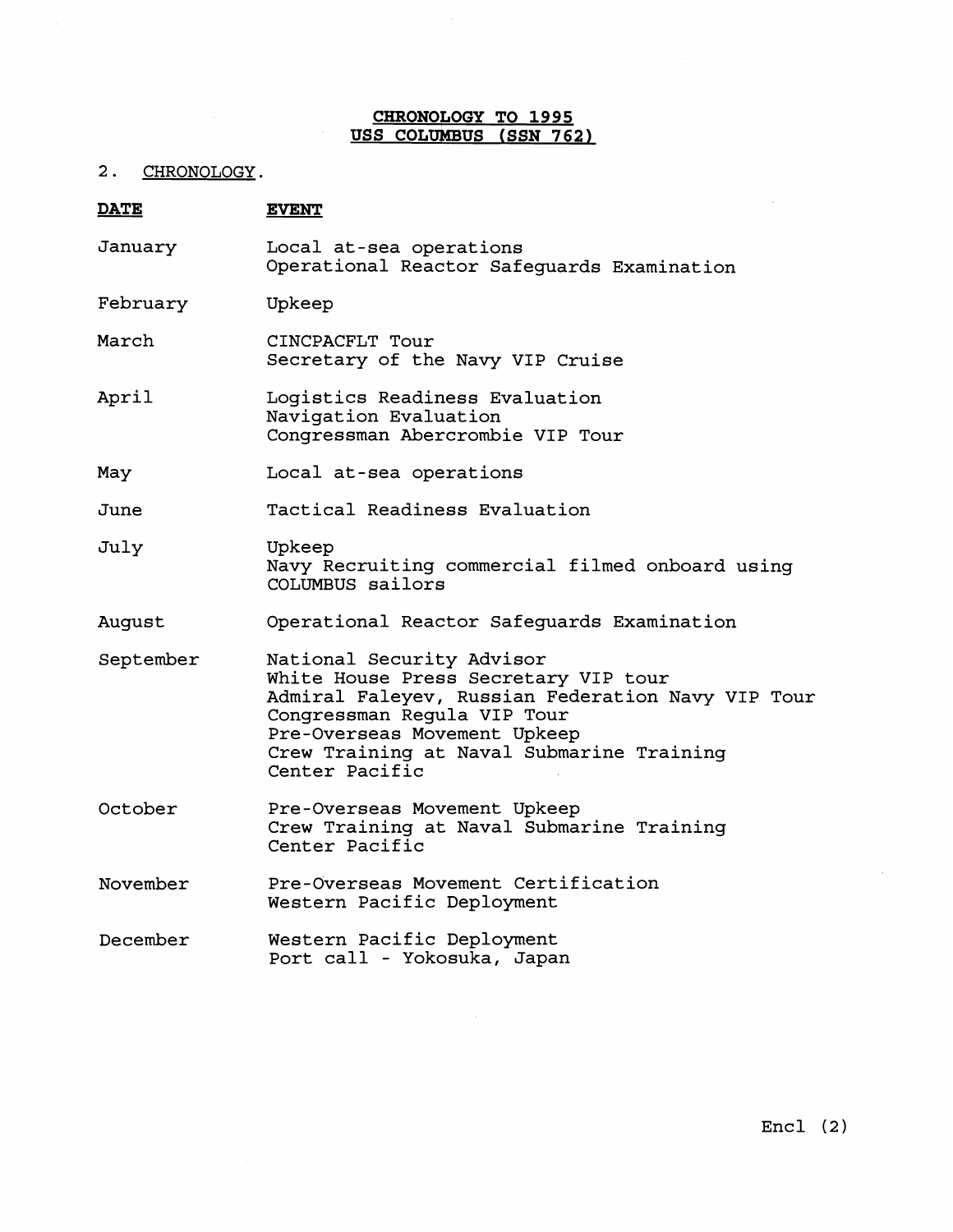## **NARRATIVE TO 1995 USS COLuMsUS (SSN 762)**

#### 3. NARRATIVE.

COLUMBUS started 1995 on a positive note by achieving the highest grade possible (EXCELLENT) on its Operational Reactor Safeguards Examination (ORSE) after a three week at-sea ORSE workup during the month of January. Following a two day ship's holiday, the ship began a month long upkeep at the Intermediate Maintenance Facility Pearl Harbor which was completed during the first week of March.

On March 8, Admiral Zlatoper, Commander, U.S. Pacific Fleet toured the ship and spoke with several COLUMBUS crewmembers. On March 16, Secretary of the Navy, John H. Dalton, his wife Margaret and several members from the local media got underway for a 6 hour VIP cruise onboard COLUMBUS. While onboard, he toured the torpedo room, control, sonar and engineering spaces. He also observed a battlestations strike mission supported by special forces which highlighted the versatility and capabilities of the modern SSN. The Secretary and his wife enjoyed a VIP luncheon with the crew in the crew's mess where they discussed issues that concerned the crewmembers. Just before the Secretary left, he talked to the Just before the Secretary left, he talked to the entire crew on the 1MC where he expressed "what a pleasure it was to have been to sea onboard a real submarine with a real group of professionals and that the trip brought back many fond memories."

During the first week of April, the ship underwent a Logistics Readiness Evaluation (LRE) where the overall readiness of the Supply Department was assessed. The ship again attained superior results by receiving an EXCELLENT and achieved the highest grades of any submarine in the Pacific Fleet for 1995. During local atsea operation, the ship also underwent a Navigation Evaluation where the ship also received superior results.

Hawaii Congressman Neil Abercrombie visited the COLUMBUS the first week of May and spent an hour and a half touring the torpedo room, control, sonar, radio and the galley. He was able to observe the simulated operations as they would appear had the ship been underway. The Congressman had many questions about the submarines capabilities and in particular the Tomahawk Land Attack Missile. He remarked several times on the noticeable teamwork required in conducting all aspects of submarine operations and that he was impressed by the ship's crew. The ship conducted local at-sea operations and training for the remainder of May in preparation for an upcoming Tactical Readiness Evaluation in June.

During the first week of June, the ship underwent its first Tactical Readiness Evaluation (TRE) where the ship was evaluated in several areas including: Damage Control, Basic Submarine Knowledge, Navigation, Strike Planning and Execution, Antisubmarine Warfare, Anti-Surface Warfare, Mine Warfare and Special Forces Insertion, Search and Rescue. After a challenging six day inspection, the ship received an EXCELLENT in several key areas with superior results overall.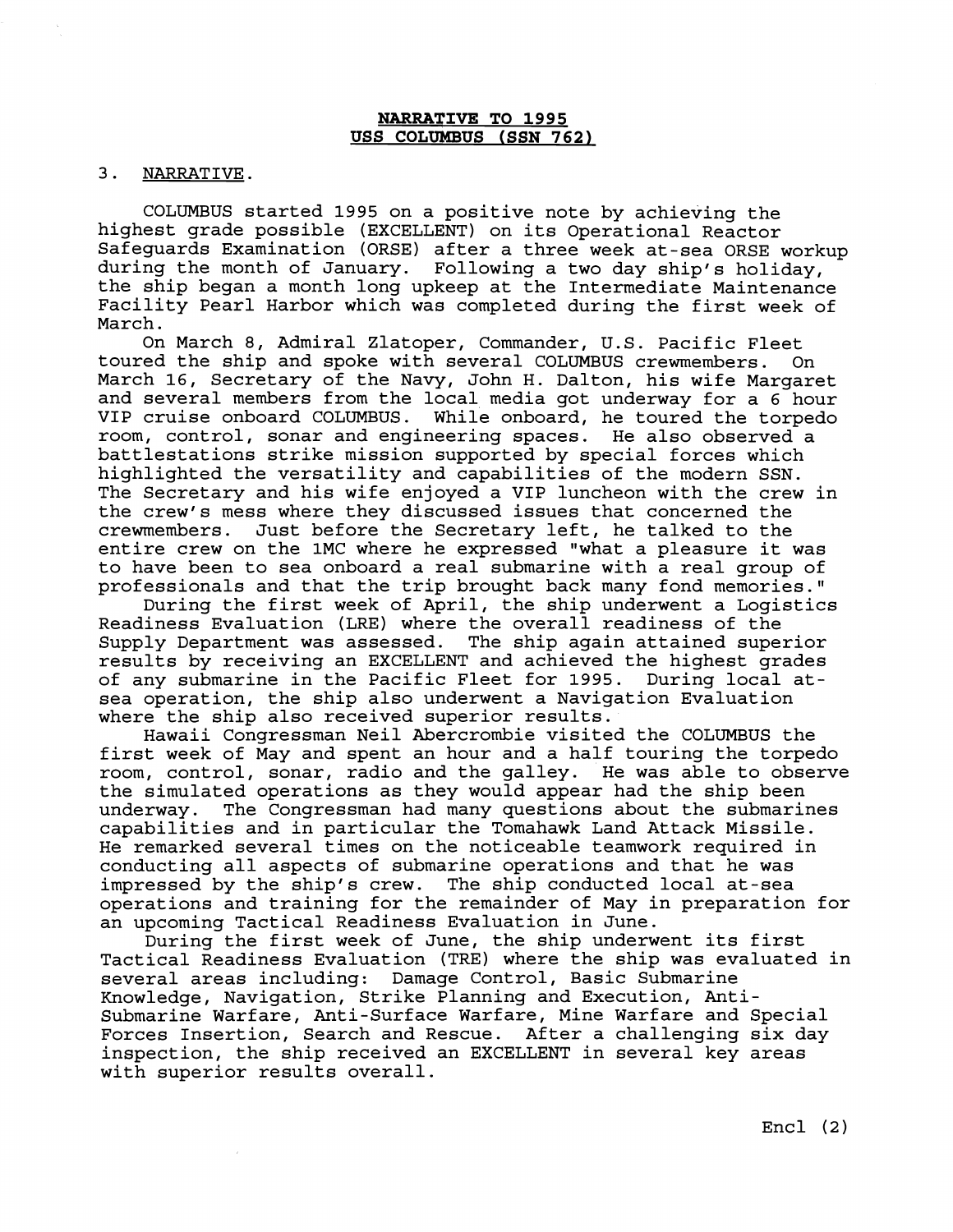The month of July consisted of an upkeep with the Intermediate Maintenance Facility Pearl Harbor and was also highlighted by the filming of a Navy Recruiting Commercial onboard COLUMBUS in which seven sailors from the COLUMBUS were used as actors.

The ship conducted local at-sea operations and training for the majority of August in preparation for its Operational Reactor Safeguards Examination (ORSE). During the third week of August, COLUMBUS underwent its second ORSE in 1995 and received its second EXCELLENT in a row; a rarely seen achievement.

On September 1, Anthony Lake, President Clinton's National Security Advisor (NSA), and Mike McCurry, White House Press Secretary, were given an extensive tour onboard COLUMBUS. RADM Jon M. Barr, COMSUBPAC, and CAPT Bruce Englehardt, COMSUBRON SEVEN, accompanied the tour group. The 2.5 hour tour demonstrated the many missions that the COLUMBUS is able to perform. The following day, ADM Oleg Mikahailovich Faleyev, Deputy Chief of Staff, Pacific Fleet, Russian Federation Navy was also given a VIP tour of COLUMBUS. The historic tour gave ADM Faleyev a general overview of the capabilities of a modern 688-1 SSN. ADM Faleyev was able to interact with several crewmembers and was extremely impressed with the professionalism displayed. He was also interested in their technical background, the responsibilities each had and how long they had been in the Navy. The tour concluded with ADM Faleyev signing the ship's guest book in Cyrillic which was then translated by his interpreter to say "Thank you for my visit. Outstanding ship, sharp petty officers. Left a great, lasting impression!". Later during the same day, Congressman Regula from Ohio visited the ship. Mr. Regula spent approximately one hour onboard COLUMBUS touring the control room, torpedo room, sonar, crews berthing, mess decks, and topside. At the conclusion of the tour he was presented with a ship's plaque, photo and a ball cap. The remainder of September was spent receiving specialized training at the Naval Submarine Training Center Pacific to prepare the crew for its upcoming Western Pacific deployment and the start of the Pre-Overseas Movement Upkeep.

Throughout the month of October, the ship continued with the Pre-Overseas Movement Upkeep and Specialized Training at the Naval Submarine Training Center Pacific. The ship completed its cycle in mid-November at which point the loadout period commenced. For a one week period, the ship loaded all necessary provisions and supplies it would need for its upcoming Pre-Overseas Movement Certification (POMCERT) and Western Pacific Deployment. During the third week of November, the ship was evaluated in several areas to certify whether or not it was ready to be deployed for a six month or greater period. The ship received superior results overall and was certified to deploy to the Western Pacific. At 1000 on November 28, 1995, 2 years and 4 months after being commissioned, the COLUMBUS was underway from Pearl Harbor, Hawaii for her maiden deployment to the Western Pacific.

On December 9th COLUMBUS made her first of several port calls of the deployment when she pulled into Yokosuka, Japan. The crew enjoyed 5 days of liberty and then went back to work to prepare COLUMBUS for her first operation. The COLUMBUS left Yokosuka on